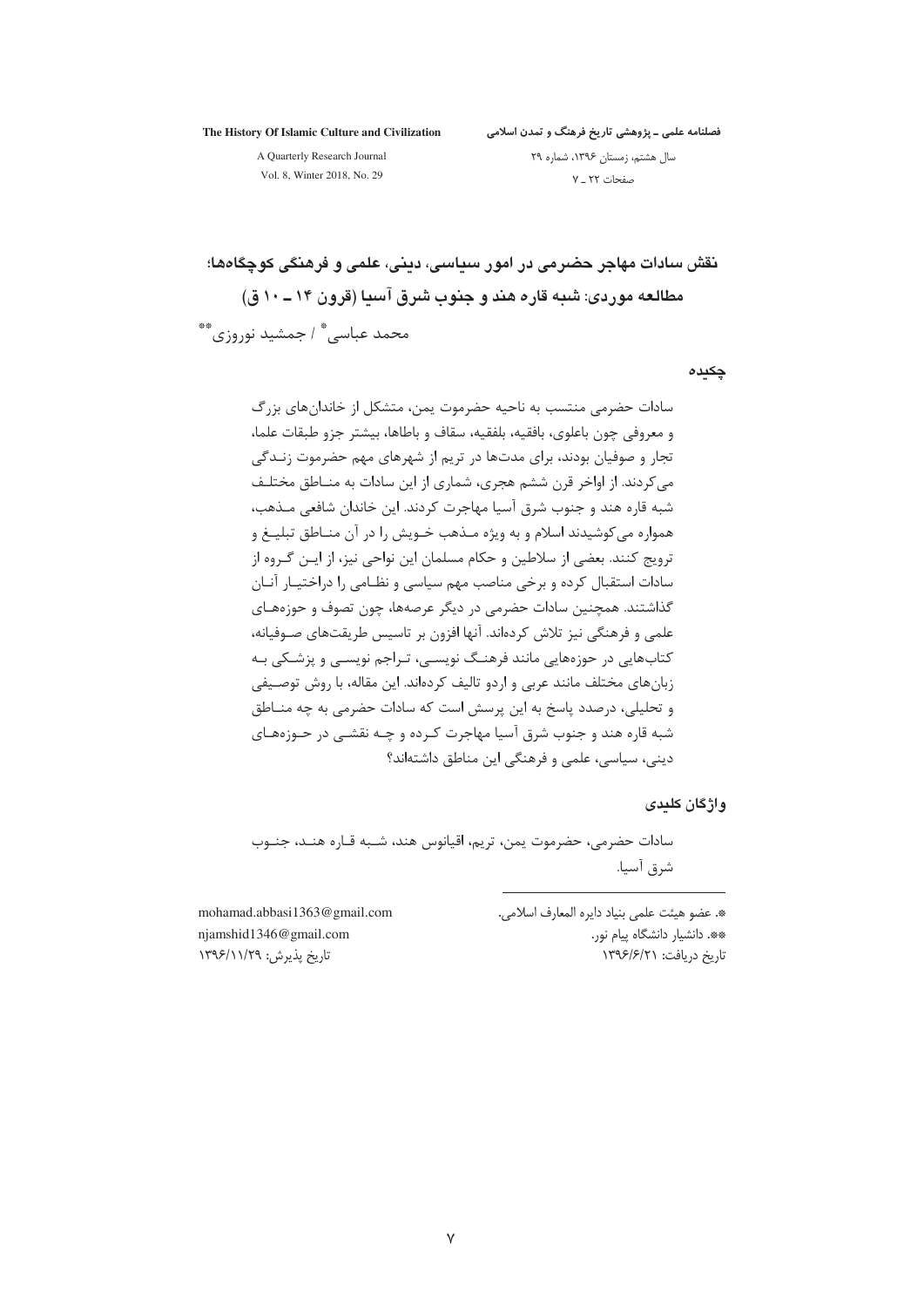## طرح مسئله

در اغلب دوره های تاریخی، شمار قابل تـوجهی از سـادات مسـتقر در منـاطق مختلـف جهـان، از گروههای فعال، پرنفوذ و قابل احترام به شمار می آمدهاند. سادات عــلاوه بــر اینکـه نــزد حکــام و سلاطین از احترام خاصی برخوردار بودنـد، میـان عامـه مـردم نیـز ارج و قـرب بـالایی داشـتند. همچنین گروههایی از سادات در شئون مختلف تمدن اسلامی چون امور حکومتی، فرهنگی، ادبی و هنري به ايفاي نقش پرداخته اند. سادات حضرمي يکي از گروه هاي مهــم و مشــهور در جهـان اسلام هستند که منسوب به حضرموت یمن در شبه جزیره عربستان می،باشند. از آنجایی که تمامی ساكنان ناحيه حضرموت، با نسبتِ حضرمي خوانده ميشـدند، سـادات ايـن منطقـه نيـز بـه سـادات حضرمی مشهور شدهاند. با گذر زمان، سادات حضرمی از نواحی مختلـف ولایـت حضـرموت بـه شـهر تُرِيم ـ واقع در دهانه وادي حضرموت و يكي از مهم ترين شهرهاي حضرموت ــ نقل مكان كردنـد. به این ترتیب، شهر تریم به یکی از مراکز اصلی سکونت سادات حضرمی تبدیل شد.

سادات حضرمی، اصل ونسب خود را ازطریق احمد بن عیسی بن محمد بن علی علوی، نـواده امام جعفر صادق ﷺ معروف به مهاجر، به حضرت على ﷺ مى رساندند. احمد بن عيسى تــا ٣١٧ ق، در بصره می;نیست تا اینکه این سرزمین را به قصد مکه ترک گفت. اقامت احمد در مکـه، بـه دلیـل حضور قرامطه در این شهر به درازا نینجامید و ناچار شد در ۳۱۸ ق پـس از ادای حـج، بـه یمـن مهاجرت نماید. وی، در سرزمین هجرین سکنی گزید و در روستای حُسیسه به تـرویج مـذهب شـافعی یرداخت. او، اباضیان آنجا را از میان برداشت و سرانجام، در ۳۴۵ ق در همان جا درگذشت.

اعضای خاندان احمد بن عیسی، بعدها به دیگر نواحی یمن به ویـژه تـُریم کـه مرکـز اصـلی سادات بود مهاجرت کردند. گزارش هایی از حضور این خاندان پرنفوذ در شهر تریم، در نیمه قــرن ششم هجري موجود است. ظاهراً على بن علوي معروف به خالع قَسَم، نخستين عضو اين خاندان است که در ۵۲۱ ق در تریم سکونت گزی*د*.<sup>(</sup>

به نظر می٫سد سادات حضرمی تلاش می کردنـد بـرای تثبیـت موقعیـت و جایگـاه خـویش به عنوان نسلی از خاندان اهل بیت در جامعه اسلامی، نسبنامه خود را تنظیم و به شـكل رسـمی تأیید و تثبیت نمایند. از شواهد این امر، شجره نامه ای است که در اختیار سـید عبداللّـه بافَقیـه، از علما و صوفیان سده سیزدهم و منسوب به خاندان مشهور بافقیه ــ خاندانی از سادات باعَلَوی تَریم

۱. شلّه ، العشير *ع<sub>ا</sub>لروي في مناقب السادةالكرام آل اب عليوي*، ج ۲، ص ۱۸۶؛ ابن عنَهَـه، عص*ـدةالطالب فيه انسساب* آلابي طالب، ص ٣٠١ \_ ٢٩٤؛ امين، أعيانالشيعة، ج ٣، ص ٥٩ \_ ٥٨.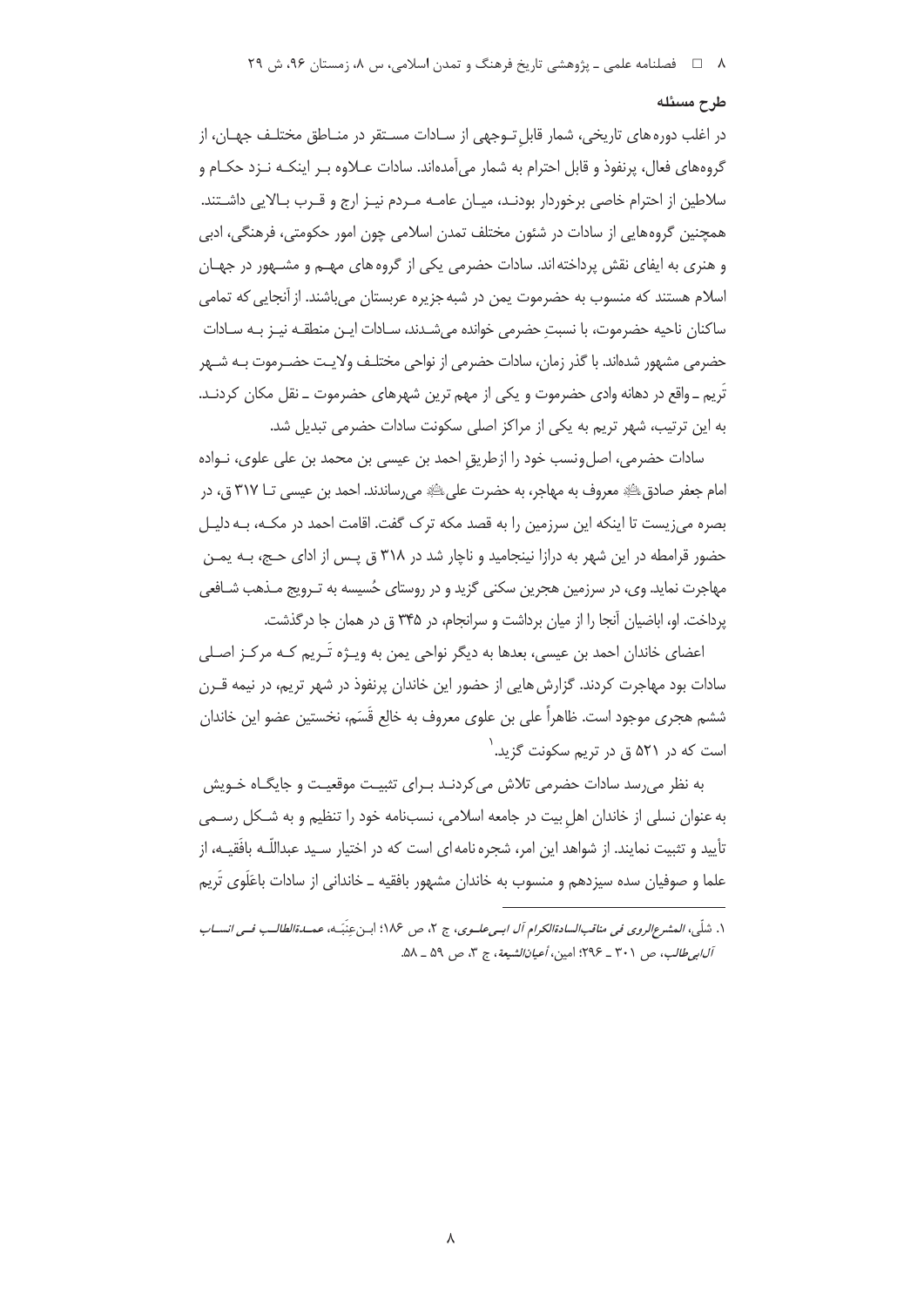در حضرموت ـ بوده است. وي، طي سفر حج در ١٢٩٠ ـ ١٢٨٩ ق، شجرهنامه سـادات حضـرمي را بـه همراه داشت كه ظاهراً توسط مقام «نقيب الأشرف» يا «شيخ حضرمے» تأييد شده بود. <sup>(</sup>

سادات شهر تريم، عمدتاً جزء طبقات مهم جامعه به شمار مے آمدند. شمار قابل توجهي از ايـن سادات، در زمره علما، فقها، شعرا، تاجران و صوفیان جای گرفتند. از اواخر قرن ششم هجری بـه بعد، تعداد زیادی از سادات حضرمی به تدریج از تریم به مناطق مختلف مهاجرت کردند. ظاهراً از مبان مناطقی که سادات حضرمی برای مهاجرت برگزیدند، شبه قاره هند و حنـوب شـرق آسـبا از اهمیت بیشتری برای آنان برخوردار بوده است. آنان پس از مهاجرت به سرزمین هـای پـاد شـده، توانستند هويت ديني و مذهبي و فرهنگي خويش را حفظ كننـد و حتـي در سـطوح مختلـف بـه فعالیتهای دینی، سیاسی، علمی و فرهنگی بپردازند.

به رغم اهمیت گروه سادات حضرمی در تاریخ شبه قاره هند و جنوب شرق آسیا و نقشـی کـه آنان در عرصه های گوناگون داشته اند، تاکنون پژوهش مستقلی به زبان فارسی درباره آنان انجــام نشده و تنها در چند مقاله دایرةالمعارفی به برخی از خاندان های آنها مانند باعلوی، بافقیه و بلفقیه برداخته شده است. باتوجه به این کاستی، برآنیم تا مهاجرت سادات حضرمی به شـبهقـاره هنـد و جنوب شرق آسیا را به صورت کلی تبیین نموده و نقش این مهـاجران را در عرصـههـای مختلـف دینی، سیاسی، علمی و فرهنگی طی قرون دهم تا چهاردهم هجری مورد بررسی قرار دهیم.

زمان مهاجرت و دلایل احتمالی آن

درباره زمان دقيق مهاجرت سادات حضرمي به شبه قاره هند و جنوب شرق آسيا، آگــاهي چنــداني در دسترس نیست؛ بااین حال، به نظر می رسد اعـراب ناحیـه حضـرموت (حضـرمی هـا)، از طریـق مسیرهای تجاری دریایی در اقیانوس هند، مهاجرتهای زیادی به مناطق گوناگون شبه قاره هنــد و جنوب شرق آسیا داشتهاند؛ در میان ایـن مهـاجران عـرب تبـار، سـادات حضـرمی نیـز حضـور داشتند. <sup>۲</sup> عمده اطلاعات موجود، درباره حضور سادات مهاجر حضرمی در شبهقـاره هنـد و جنـوب شرق آسيا، به قرون دهم تا چهاردهم هجري باز مي گردد.

باتوجه به در دسترس نبودن اطلاعـات كــافي، مــي تـوان چنــين حــدس زد كــه هماننــد برخـي

<sup>1.</sup> Khalidi, "The Arabs of Hadramawt in Hyderabad: Mystics, Mercenaries and Money Lender" Mediaeval Deccan history: Commemoration volume in honour of P. M. **Joshi**, P. 52.

<sup>2.</sup> Martin, The International Journal of African Historical Studies, Vol. 7, No. 3, P. 367, 370 - 371.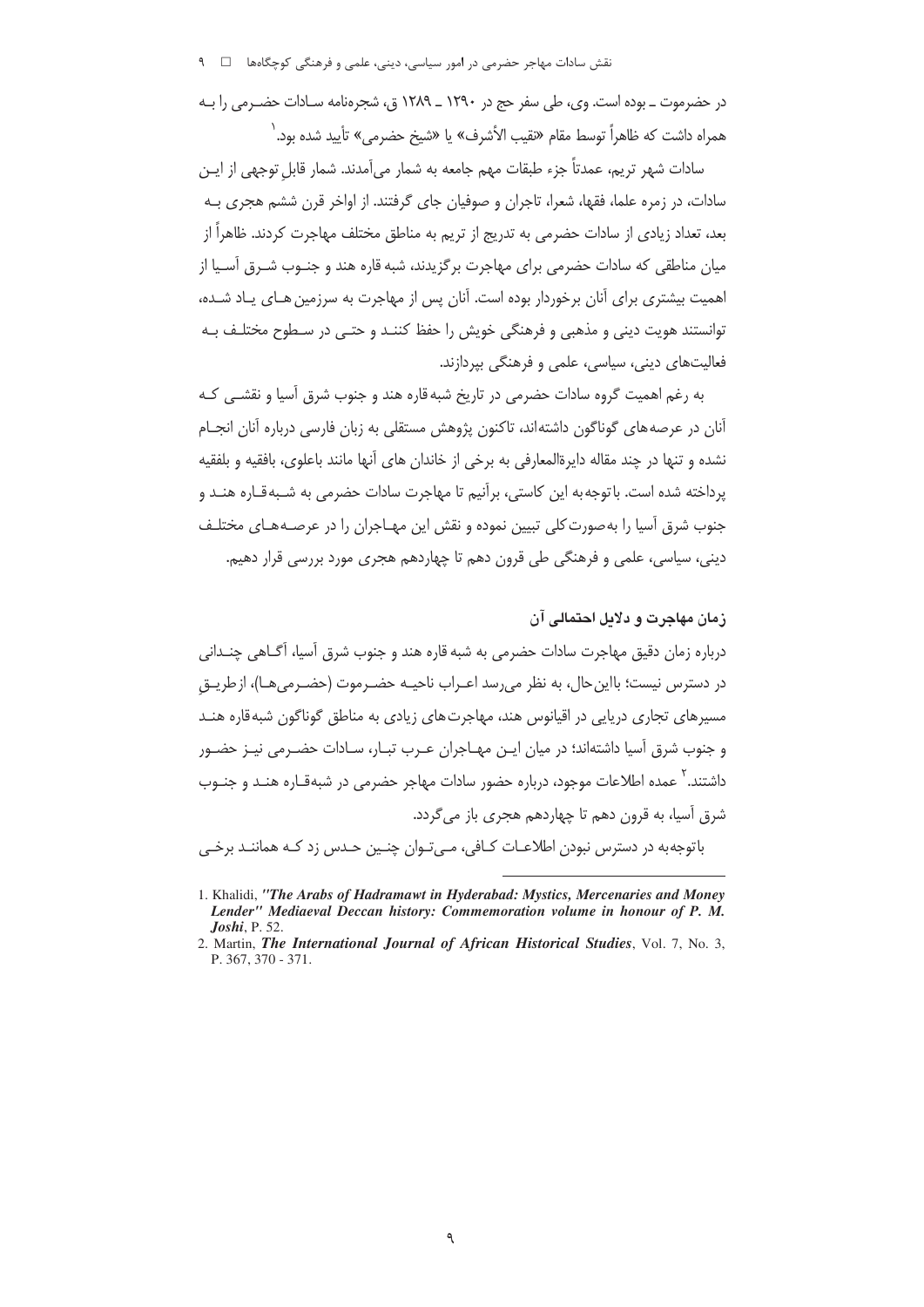۱۰ = □ فصلنامه علمی ـ پژوهشی تاریخ فرهنگ و تمدن اسلامی، س ۸، زمستان ۹۶، ش ۲۹

مهاجرت های معمول دیگر، درباره مهاجرت سادات حضرمی نیز عوامل دافعه و جاذبه چنـدی وجـود داشته است. از بین این عوامل احتمالی، می توان به مواردی چون شرایط اقلیمی نامناسب، عدم تأمین معاش ساکنان، قحطی و خشکسالی هایی که پیوسته حضرموت را در معـرض ویرانـی قـرار مـی داد، اشاره کرد. همچنین، جنگ ها و درگیری های سیاسی که عمدتاً از سوی بعضی حکومت های محلـی چون آل کَثیر (ح.ک: ۱۳۸۶ ـ ۷۸۰ ق) و برخی نیروهای خارجی مانند ترکان عثمـانی و پرتغـالی هـا جهت تسلط بر منطقه حضرموت، رخ می١دد نیز قابل ذکـر هسـتند. ایـن قبیـل منازعـات داخلـی و جنگھای خارجی، موجب ناامنی برای ساکنان حضرموت می گردید. افزون بر اینها در تبیین دلایل و انگیزه های مهاجرت سادات حضرمی، باید به حمله گسـترده نیروهـای تنـدرو وهـابی بعـد از سـال ۱۲۱۴ ق به منطقه حضرموت که باعث ویرانی و بی ثباتی در آن منطقه شدند نیز اشاره کرد.

درهرحال، مجموعهای از عوامل اقتصادی و سیاسی و فرهنگی موجود در خاستگاه مهـاجران، باعث دور شدن آنها از زادگاهشان شده است. از سویی دیگر، نباید انگیزه های اقتصادی، تجـاری، علمی و فرهنگی برخی از گروه های سادات حضرمی در دوره های مختلـف را از نظـر دور داشـت. یاره ای از عوامل جاذبه موجود در کوچگاه، مانند وجود شغل مناسب و تسهیل کسب معاش یا دل بستن به حمایت سلاطین حاکم در کوچگاهها نیز در این مهاجرتها موثر بوده است.

يراكندگي جغرافدايي سادات حضرمي در شبهقاره هند و جنوب شرق آسدا

سادات مهاجر حضرمی، عمدتاً اهل شهر تَریم و متشکل از خاندانِهای بزرگ و بـا نفـوذی چـون باعَلوي، بافَقيه، باحَسن، باطاها، بَلْفَقيه، جَمال الليل، سَقَّاف و عَيدَروس بودند. آنها اغلب در كسوت عالم، صوفی و تاجر به مناطق مختلف هند ازجمله شهرهای بندری سواحل غربی هند، شـهرهای غیرساحلی واقع در مناطق دکن، مالابار، گجرات و دهلی و همچنین برخی از مناطق جنوب شرق آسیا که از لحاظ سیاسی، فرهنگی و تجاری بسیار بـا اهمیـت بودنـد، مهـاجرت کردنـد. ٰ سـادات حضرمي پس از مهاجرت به كوچگاهها بهويژه مناطق مختلف شبهقاره هند و جنوب شرق آسيا به سرعت توانستند با محیط های جدید تطابق پیدا کنند و به تدریج، جزئی از آن جوامـع شـوند و در عرصههای مختلف دینی، سیاسی، فرهنگی و اجتماعی، نقش آفرینی کنند. عـلاوه بـر نســلهـای

<sup>1.</sup> Serjeant, "The Saiyids of Hadramawt", in Studies in Arabian History and Civilization, P. 24; Khalidi, "The Arabs of Hadramawt in Hyderabad: Mystics, Mercenaries and Money Lender" Mediaeval Deccan history: Commemoration volume in honour of P. M. Joshi, P. 53 - 52; Khalidi, "Sayyids of Hadramawi " in Muslim in the Deccan, New Delhi: Global Media Publications, P. 42 & 44.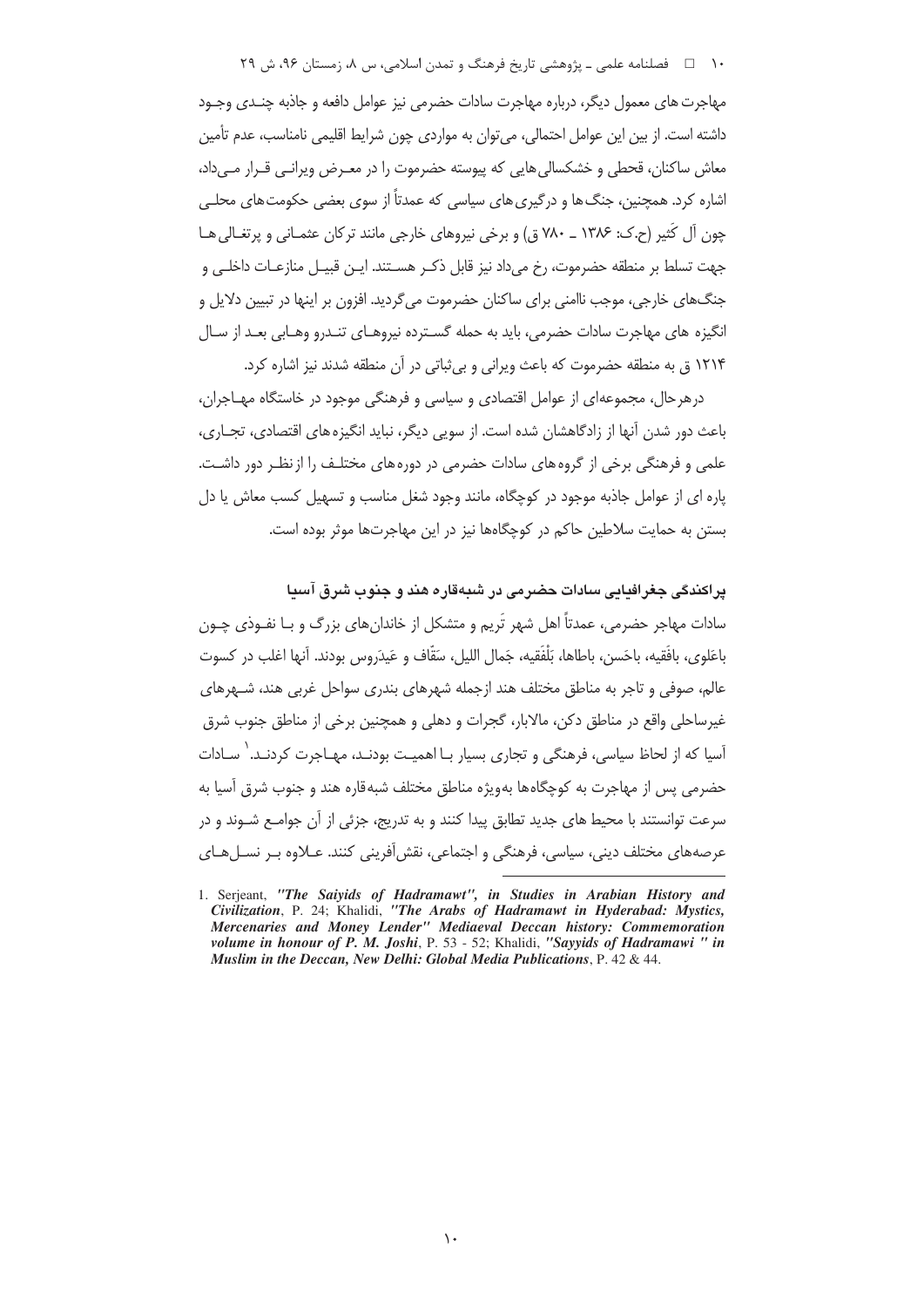## نقش سادات مهاجر حضرمی در امور سیاسی، دینی، علمی و فرهنگی کوچگاهها ۔ □ 11

نخستین سادات مهاجر حضرمی در کوچگاهها، نسلهای بعدی نیـز بـا حفـظ هویـت فرهنگـی و دینی خویش و تعلق خاطر به اصلeنسب خود، دارای جایگاه و شأن و منزلت والایی بودند و حتی امروزه نیز برخی از آنان در بسیاری از مناطق هند فعال هستند.

# نقش دینے سادات حضر مے

سادات حضرمی، از شأن و منزلت قابل توجه در بین گروه های جامعـه مسـلمانان هنـد برخـوردار بودهاند. آنان در درجه نخست، بهعنوان اعراب مسلمان در این منطقه رشد و نمو یافته و بر خلاف اکثر مسلمانان هند که دارای مذهب حنفی بودند، از مذهب شافعی پیـروی مـی کردنـد. بنـابراین، سادات حضرمی در کنار جمعیت بزرگ حنفی مذهب هـای هنـد، همچـون گـروه اقلیـت مـذهبی محسوب میشدند و این موضوع آنان را بر آن داشت که همواره در جهت ترویج مـذهب شـافعی در برابر مذهب حنفي به سعي و كوشش بيردازند. <sup>(</sup> بـاتوجـه بـه برخـي شـواهد (ن.ک: سـطرهاي پیشین)، به نظر می رسد حکام مسلمان وقت شبه قاره هنـد اسـتقبال خـوبی از سـادات حضـرمی داشتند. این گروه از سادات، در دربار برخی از سلاطین مسلمان شبه قاره هند و جنوب شرق آسـیا راه یافته و از ارج و قرب بالایی برخـوردار بودنـد و حکـام مسـلمان شـبهقـاره هنـد هـیچ گـاه از فعالیت های دینی و مذهبی سادات حضرمی جلوگیری به عمل نیاوردند. در نتیجه این آزادی عمل، اعضای خاندان سادات حضرمی در بسیاری از عرصههای دینی و مذهبی به فعالیت پرداختند.

بسیاری از علمای سادات حضرمی برای نخستین بار در سده دهم هجری و در دوران مغـولان هند، در دهلی حضور پیدا کردند. در این دوره، یکی از همسران همایون به نـام حـاجی بَـیگُم، در ۹۶۸ ق به سفر حج رفت و به هنگام بازگشت از این سفر، حدود سیصد تـن از سـادات حضـرمی، شیوخ و خدمتکاران عرب را به عنوان میهمان به هند آورد. وی برای اقامت و اسکان آنان، محلـی به نام «سرای عرب» ایجاد کرد. در میان آنان، افرادی از خانـدان هـای مهـم و مشـهور سـادات حضرمی و گاه برخی از علما و صوفیان معروف بودند.<sup>۲</sup>

۲. درگاه قلبیخان، *مرقع دهلی، ص* ۳۴؛

<sup>1.</sup> Serjeant, "The Saiyids of Hadramawt ", in Studies in Arabian History and Civilization, P. 25; Khalidi, "The Arabs of Hadramawt in Hyderabad: Mystics, Mercenaries and Money Lender" Mediaeval Deccan history: Commemoration volume in honour of P. M. Joshi, P. 42, 44 - 45.

Khalidi, "The Arabs of Hadramawt in Hyderabad: Mystics, Mercenaries and Money Lender" Mediaeval Deccan history: Commemoration volume in honour of P. M. **Joshi**, P. 44 - 45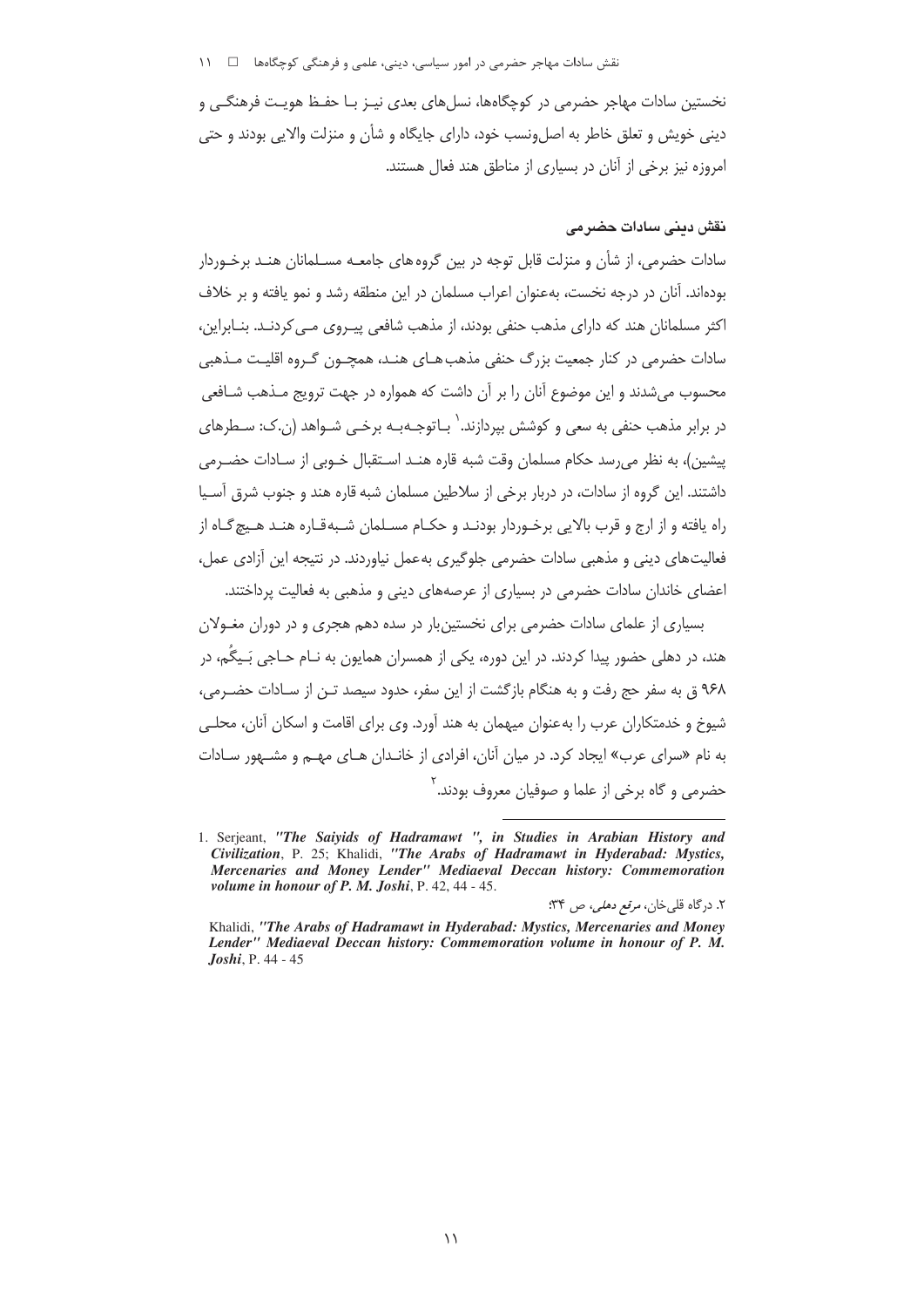۱۲ = = فصلنامه علمی ـ یژوهشی تاریخ فرهنگ و تمدن اسلامی، س ۸، زمستان ۹۶، ش ۲۹

برخی از اعضای خاندان سادات حضرمی که در دربار حکومت های بابریان و عادلشـاهیان بـه فعالیت های دینی می پرداختند، از قاریان و حافظان برجسته قرآن کریم به شمار می آمدند. یکی از معروفترین آنان، حضرت محمد عرب (متوفی ۱۰۹۵ ق) بود که در دوران سلطنت علی عادلشـاه دوم (ح.ک: ۱۰۶۶ \_ ۱۰۸۳ ق) وارد بيجاپور شد. همچنين يکي از فرزندان او به نام مولانا حـافظ عبدالغفور، از قاریان و حافظان قرآن و مورد توجه اورنگ زیب (ح.ک: ۱۱۱۸ ـ ۱۰۶۸ ق) بود. ٰ

سادات حضرمی درزمینهٔ تصوف اسلامی نیز فعالیت حشمگیری در شیهقیاره هنید و انیدونزی داشتهاند؛ به گونهای که یکی از طریقتهای مشهور به نام عیدروسیه، توسط سـادات حضـرمی در این مناطق رشد و نفـوذ یافتـه اسـت. مؤسـس ایـن طریقـت، عبـدالله بـن ابـوبکر سـکران بـن عبدالرحمان سقاف ملقب به شاذلی است. <sup>۲</sup> وی در ۸۱۱ ق، در تـریم بـه دنیـا آمـد و پـدرش او را عیدروس، یعنی زعیم صوفیه لقب داد. عبدالله، در ۱۲ رمضان ۷۶۵ ق در گذشت و در تریم به خاک سیرده شد. ۳

طريقت عيدروسيه، از طريق نوادگان عبدالله عيدروس، در هنـد بـهويـژه در گجـرات و اغلـب شهرهای دکن و چنوب هند رواج یافت. در دوران مغولان هند / تیموریان هنـد (ح.ک: ۱۲۷۴ ـــ ۹۳۲ ق)، اعراب آشنا با منطقه گجرات یعنی سادات حضرمی، به آسانی در برخی شـهرهای ایـن ايالت چون احمدآباد و سورَت ساكن شدند. شمار اين مهاجران، بسيار زياد است. اما از مشهورترين آنان که بیشتر از علما و صوفیان بودند، میتوان به شیخ بن عبدالله بن شیخ بن عبدالله عیدروس و فرزندش محى الدين عبدالقادر عيدروس، جعفرالصادق بن على زين العابدين (١٠۴۴ ـــ ٩٩٧ ق) و جعفر بن مصطفى بن على زين العابدين (١١۴٢ ـ ١٠٨۴ ق)، اشــاره كــرد. ` بســياري از خانــدان عیدروس به شهرهای مختلف دکن نیز مهاجرت کردند. شهر بلگاوم<sup>۵</sup> در جنوب غربی بیجـاپور، از دیگر شهرهای دکن است که سادات حضرمی به آنجا مهاجرت کردند. یکی از مهـاجران مشــهور

Khalidi, "Sayyids of Hadramawi" in Muslim in the Deccan, P. 46. 5. Belgaum.

١. عبدالجبار، محب*وب ذي المنن تذكرة اولياي دكن،* ج ٢، ص ٧٤٨ ـ ٧٤٧:

Khalidi, "The Arabs of Hadramawt in Hyderabad: Mystics, Mercenaries and Money Lender" Mediaeval Deccan history: Commemoration volume in honour of P. M. **Joshi**, P.49 - 50

٢. ابن عماد، *شذرات الذّهب في اخبار من ذهب، ج* ٨، ص ٣٩. ۳. شلّی، *المشرع الروی فی مناقب السادة الکرام آل ابی علوی*، ج ۲، ص ۳۴۲ و ۳۶۱. ۴. العيدروسي، *تــاريخ النــورالســافر عــن أخبــارالقــرنالعاشــر*، ص ۳۳۳: حسـيني موسـوى مكّـى، *نزهــةالجَلــيس و* تَسْتَأَلَادِيبَأَلاَنِيسِ، ج ١، ص ۵۵۹ \_ ۵۶۱: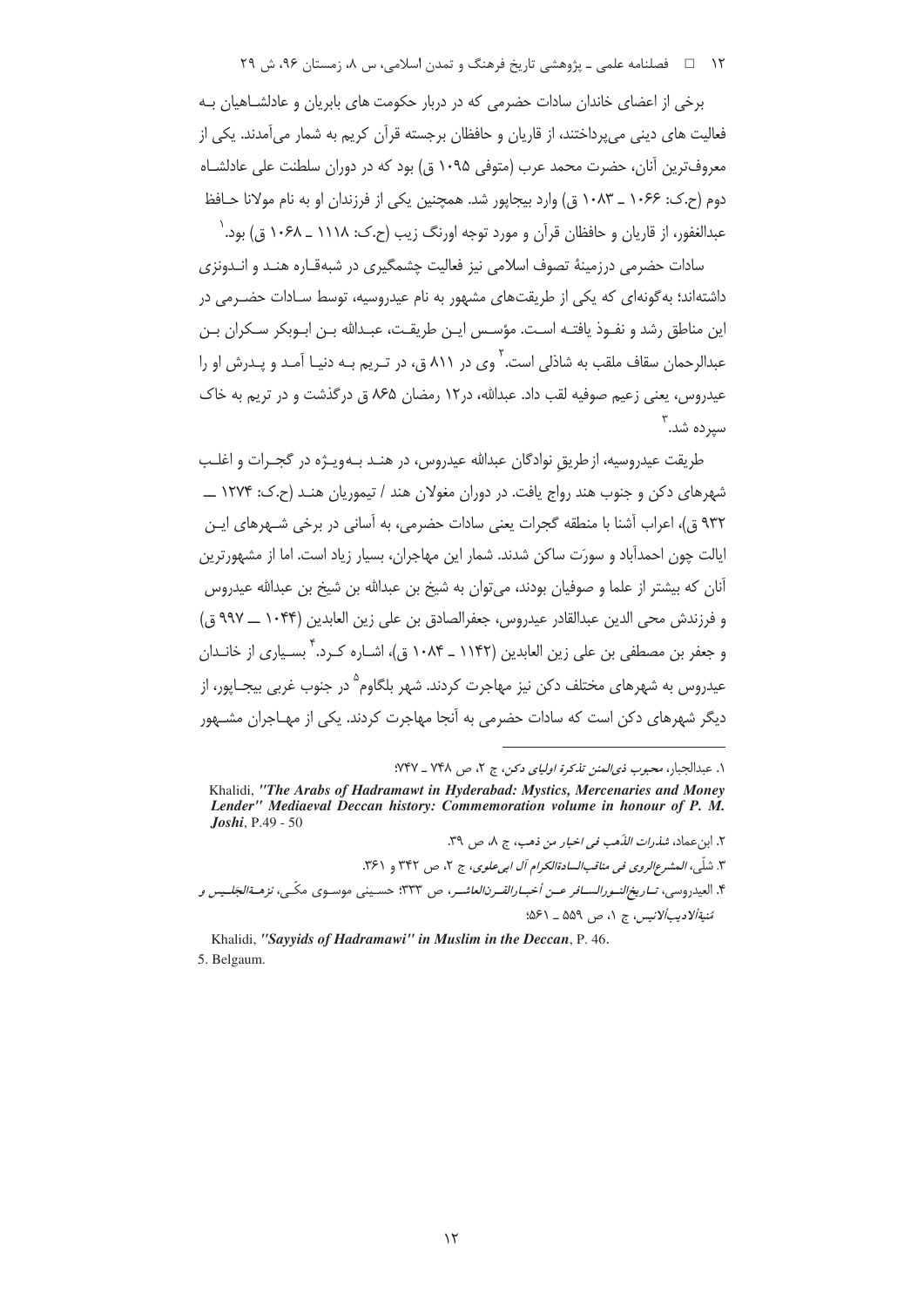نقش سادات مهاجر حضرمی در امور سیاسی، دینی، علمی و فرهنگی کوچگاهها → 1۳

در این شهر، سید عمر عبدروس باشـیبان اسـت. ٰ پـرخلاف شـهرهای پیچـایور و احمـدنگر کـه مهاجران حضرمی زیادی در قرون میانه به آنجا رفتند، در این مقطع، تعداد کمتری از این سـادات به شرق دکن بعنی گُلْکُنْدَه، مهاجرت کردند. احمد بن عبدالله عبدروس، جزو نخستین کسانی بود که به گُلُکُنْدَه مهاجرت و سرانجام در ۱۰۷۳ ق در حیدرآباد درگذشت. باایـن حـال، در آغـاز سـده دوازدهم هجری، حیدرآباد مناسبترین مقصد برای سادات حضرمی به شمار میرفت. بنابراین، در سده سیزدهم، حیدرآباد بیش از مناطق دیگر پذیرای سادات حضرمی بود. ظاهراً حبیب عیدروس، آخرین شخصیت معروف از سادات حضرمی و از خاندان عیدروس بود که در این سـده و در دوره نظام افضل الدوله (ح.ک: ۱۲۸۵ \_ ۱۲۷۳ ق) وارد حيدرآباد شد. وي پس از چندين سفر به مناطق گوناگون هند، در زمان سلطنت محبوب علیخان (حک: ۱۳۲۹ ــ ۱۲۸۵ ق) دوبـاره بـه حیـدرآباد بازگشت.'ً همچنین این طریقت در مناطق دورتری چون اندونزی و ساحل شرقی افریقا نیز نفـوذ یافت. هر چند طریقت عیدروسیه تنها محدود به اعضای خاندان عیـدروس بـاقی مانـد و از تـأثیر کمتری پرخوردار بود. ۲

شمار زیادی از سادات حضرمی مهاجر به مالابار، با نام های مـاییلا، <sup>۴</sup> تنگــل / تهنگــل <sup>۵</sup> ــــ عنــوان محترمانه|ی به زبان مالایی ــ و در کرالا<sup>۶</sup> با نام تنل<sup>۷</sup> ــ عنوان محترمانه|ی به زبان مالایالام ــ مشـهور بودند. خاندان ترمل تنگل <sup>۸</sup> که به تنگل های ممبرم<sup>ه ب</sup>نز معروف بودنـد، ازجملـه خانـدان هـای مشــهور مالايار به شمار مر آمدند. سيد حفْري / حُفْري تنگل (م: ١٢٢٠ ق)، سرسلسه ابن خاندان و برادر حسـن جفري، از ديگر چهره هاي مشهور و مهم اين خاندان است. وي كه در مكه مفتي بود، در سده دوازدهم هجری به مالابار مهاجرت کرد و پیوسته بر انتشار دین اسلام در آن منطقه تلاش می *ک*رد. <sup>۱۰</sup>

١. يشيرالدين، واقعات مملكت بيجابور، ص ١١٨ \_ ١١٧:

Khalidi, "Sayyids of Hadramawi" in Muslim in the Deccan, P. 48 - 51 ٢. عبدالجبار، محبوب ذي المنن تذكرة اولياي دكن، ج ١، ص ١٢۶ \_ ١٢٥:

Khalidi, "Sayyids of Hadramawi" in Muslim in the Deccan, P. 51 - 52 3. Trimingham, the Sufi Orders in Islam, P. 73.

5. Tangal / Thangal.

- 8. Tarml Tangal.
- 9. Mambaram.

<sup>4.</sup> Mapila.

<sup>6.</sup> Kerala.

<sup>7</sup> Tannal.

<sup>10.</sup> Khalidi, "The Arabs of Hadramawt in Hyderabad: Mystics, Mercenaries and Money Lender" in mediaeval Deccan history: Commemoration volume in honour of P. M. Joshi, p. 54; Dale, "The Hadhrami diaspora in South Western India: The role of the Sayyids of the Malabar Coast" in Hadhrami Traders, Scholars, and Statesmen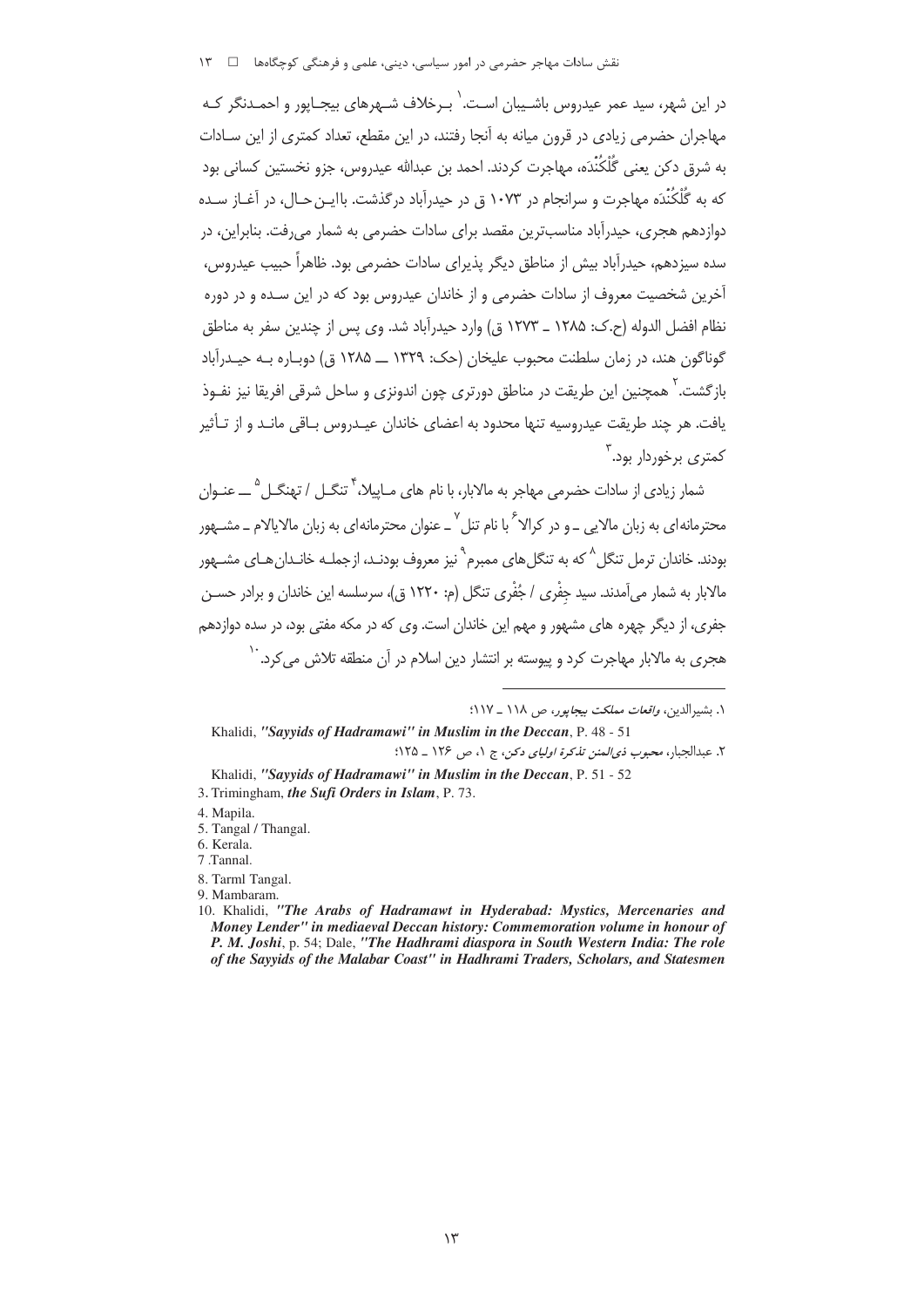۱۴ فصلنامه علمی ـ یژوهشی تاریخ فرهنگ و تمدن اسلامی، س ۸، زمستان ۹۶، ش ۲۹

حسن جفری / جُفری تنگل، در ۱۱۵۹ ق به کالیکوت<sup>٬</sup> آمـد و از آنحـا بـه یونـانی<sup>۲</sup> در ایالـت کرالا، مهاجرت کرد. او در ۱۱۷۸ ق، مقدمات ازدواج دخترش با یکی از سادات حضـرمی بـه نـام سید علوی بن محمد (۱۲۵۹ ـ ۱۱۶۲ ق) که در سده بازدهم به کالیکوت مهاجرت کـرده بـود را فراهم کرد. سید علوی بن محمد که در مالابار بسیار مورد احترام بود، مساجد بسیاری در مالابـار بنا کرد. وی که مانند پدرش با استعمار اروپایی ها مخالف بود، با صدور فتوا بر علیـه آنــان، سـعی داشت مردم را از پیامدهای حاکمیت انگلیسی ها و به تعبیر خودش «کفار» آگاه کند. سـید فضـل بن سهل یوکویا تنگل (۱۳۱۹ ــ ۱۲۳۸ ق)، مشهور به سید فضل میله، <sup>۲</sup> فرزنـد سـید علـوی بـن محمد، بیشتر از پدرش در مالابار مورد توجه قرار گرفت. او که از سوی انگلیسے ,هـا مظنـون بـه شورش عليه آنان بود ـ با وجود آنكه اين ادعا ثابت نگرديد ـ به حجاز تبعيد گرديد. وي، هيچ گــاه نتوانست دوباره به هند بازگردد و سرانجام در قسطنطنیه وفات یافت.<sup>۲</sup>

بزرگترین مهاجرت گسترده سادات حضرمی به مناطق مختلـف جنـوب شـرق آسـیا بـهویـژه جاوه، ° سوماترا، <sup>۶</sup> آچه، ′ مالایا، <sup>^</sup> بورن*ئی*، `` تیمور ` ` و مناطق دورتری چون فیلیپین بوده است. آنـان که پیوسته می کوشیدند اسلام را در این منـاطق منتشـر کننـد، اغلـب حایگـاه خـوبی در حامعـه مسلمان این نواحی داشتند. برخی از آنان به واسطه ازدواج با دختران سلطان نشین های محلی، از نفوذ زيادي در دربار آنان برخوردار گشتند. احمد بـن حسـين جمـال الليـل، نخسـتين شـخص از

9. Borneo. 10. Timor.

in the Indian Ocean, 1750 \_ 1960, P. 177; Khalidi, "Sayyids of Hadramawi" in Muslim in the Deccan, P. 53  $-$  54; Hassain Randathani, Mappila Muslims: A study on society and anti colonial struggles, P. 119; Ulrike, Indian Ocean Migrants and state formation in Hadhramaut, Reforming the homelands, P. 217.

<sup>1.</sup> Calicut.

<sup>2.</sup> Ponnani. 3. Moplah.

<sup>4.</sup> Khalidi, "The Arabs of Hadramawt in Hyderabad: Mystics, Mercenaries and Money Lender" in mediaeval Deccan history: Commemoration volume in honour of P. M. Joshi, P. 54; Dale, "The Hadhrami diaspora in South-Western India: The role of the Sayyids of the Malabar Coast" in Hadhrami Traders, Scholars, and Statesmen in the Indian Ocean, P. 177; Khalidi, "Sayyids of Hadramawi" in Muslim in the Deccan, p 53 - 54; Randathani, Mappila Muslims: A study on society and anti colonial struggles, P. 119; Freitag, Indian Ocean Migrants and state formation in **Hadhramaut, Reforming the homelands, P. 217.** 

<sup>5.</sup> Java.

<sup>6.</sup> Sumatra.

<sup>7.</sup> Acheh.

<sup>8.</sup> Malaya.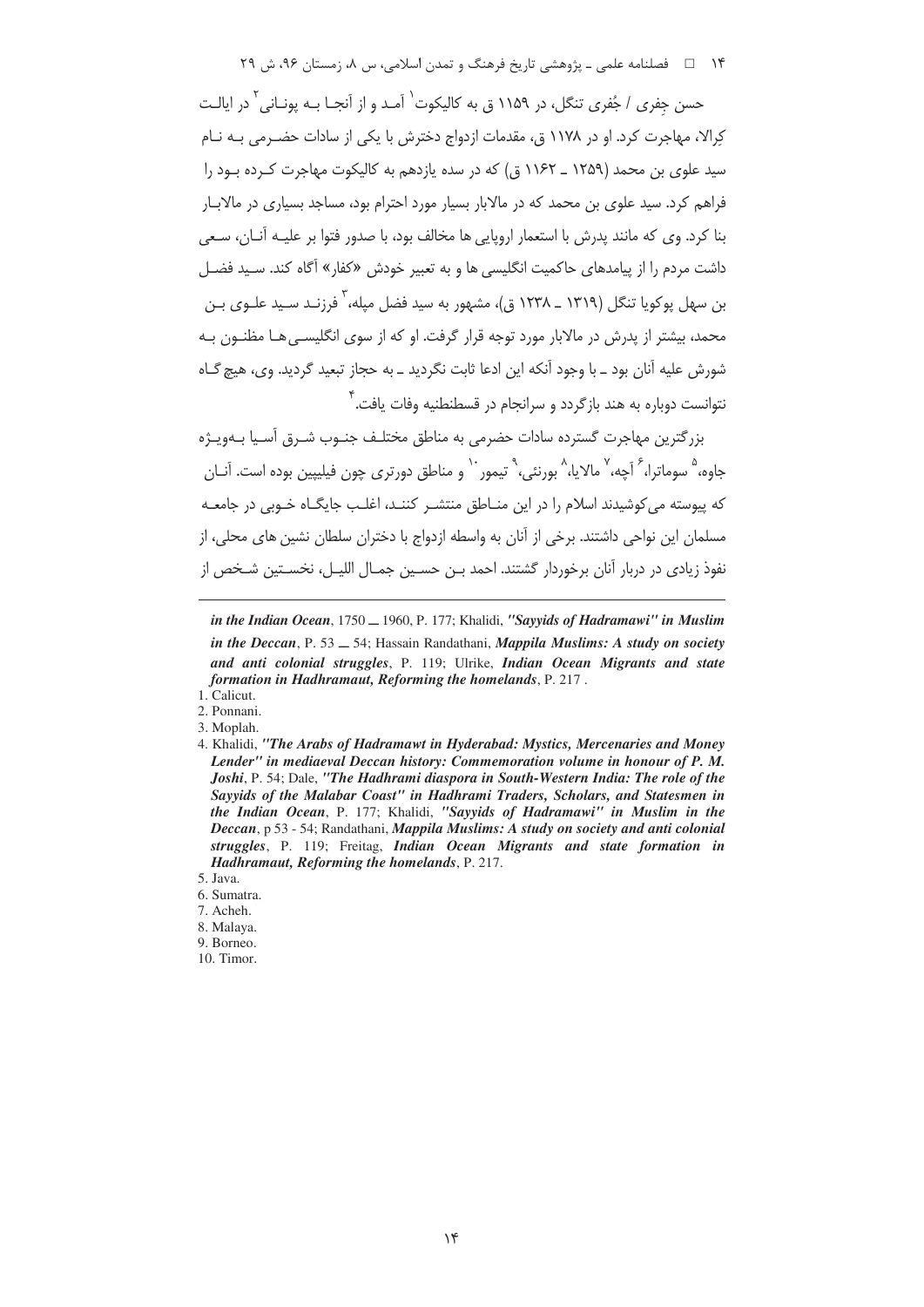نقش سادات مهاجر حضرمی در امور سیاسی، دینی، علمی و فرهنگی کوچگاهها ۔ □ ۱۵

سادات حضرمے ،بود که در ۱۱۴۸ ق در قدح<sup>۱</sup> در مالایا ساکن شد. وی، از علمای مشهور به شمار می دفت و شهرتش باعث شد که بتواند با تنکگو سفیه، ٰ دختر سـلطان عزالـدین، سـلطان نشــین سلانگور، ٔ (۱۲۱۹ \_ ۱۲۱۳ ق)، در مالایا، ازدواج کند. لقب تنکگو که مخــتص خانـدان سـلطنتي یهنگ ً در مالایا بود، به ساداتی که با دختران سلاطین ازدواج می کردند، اعطا می شد. تنکگو سید عمر بن عبدالرحمن حبشی، از جمله این سادات بـود کــه بــا دختــر بنــداهارا علــ<sub>، (</sub>م: ۱۲۷۳ ق.)، <sup>۵</sup> سلطان نشین پهنگ، ازدواج و این لقب را دریافت کرد.<sup>۶</sup>

اهمیت و اعتبار سادات حضرمی در عصر حاضر، به اندازهای زیاد است کـه برخـی از آنــان در جنوب هند بهویژه در شهر بلگاوم حضور دارند و دارای رهبری معنوی هستند. این رهبری، اغلب بر عهده فرزندان سید عمر عیدروس باشیبان ــ که هم اکنــون در جنــوب هنــد فعــال هســتند ـــــــــــــــــــــــ است. سید شاه علی یاشا اینمدار <sup>۷</sup> که از اعقاب سید عمـر عیـدروس بـود، در سـال ۱۴۲۲ ق و پـس از اینکه برادر بزرگش تصمیم گرفت به کارهای تجاری بیـردازد، بـه عنـوان رهبـر معنـوی ایـن خانـدان انتخاب گ1دید.<sup>^</sup>

نقش سداسی سادات حضرمی

شماری از سادات حضرمی، در عرصه های نظامی و سیاسی حکومت های شبه قاره هنـد و جنـوب شرقی اّسیا فعال بودند. شیخ عبدالله حبیب عیدروس، در دربار نظام شــاهیان در احمــدنگر (ح.ک: ۱۰۴۸ \_ ۸۹۵ ق) و همچنین عادل شاهیان در بیجاپور (حک: ۱۰۹۷ \_ ۸۹۵ ق) راه یافت و مـورد توجه آنان قرار گرفت. سّيد جعفر سَقّاف (م: ١٠٧٣ ق)، از سادات حضـرمے رود كـه بـه بيجـايور مهاجرت کرد و به دلیل راهکار جنگی ای که جهت عقب راندن دشمنان به کیاربرد، میورد عنایت سلطان محمد عادل شاه (حک: ۱۰۸۳ ـ ۱۰۳۵ ق) قرار گرفت. ابوبکر بن حسبن بن عبدالرحمان بَلْفَقيه نيز پس از سفر به نواحي مختلف هند، سرانجام در بيجايور سكونت گزيد و تا زمان وفاتش

- 5. Bendahara Ali.
- 6. Serjeant, "The Saiyids of Hadramawt ", in Studies in Arabian History and Civilisation, P. 24 - 25; Tang Abdullah, "Arab Hadhramis in Malaysia: Their origins and Assimilation in Malay society" in The Hadhrami Diaspora in Southeast Asia: **Identity maintenance or Assimilation?**, P. 47 - 48.

8. Khalidi, "Sayyids of Hadramawi" in Muslim in the Deccan, P. 50 - 51

<sup>1</sup> Kedah

<sup>2.</sup> Tangku Safiah.

<sup>3.</sup> Selangor.

<sup>4.</sup> Pahang.

<sup>7.</sup> Ali Pasha Innamdar.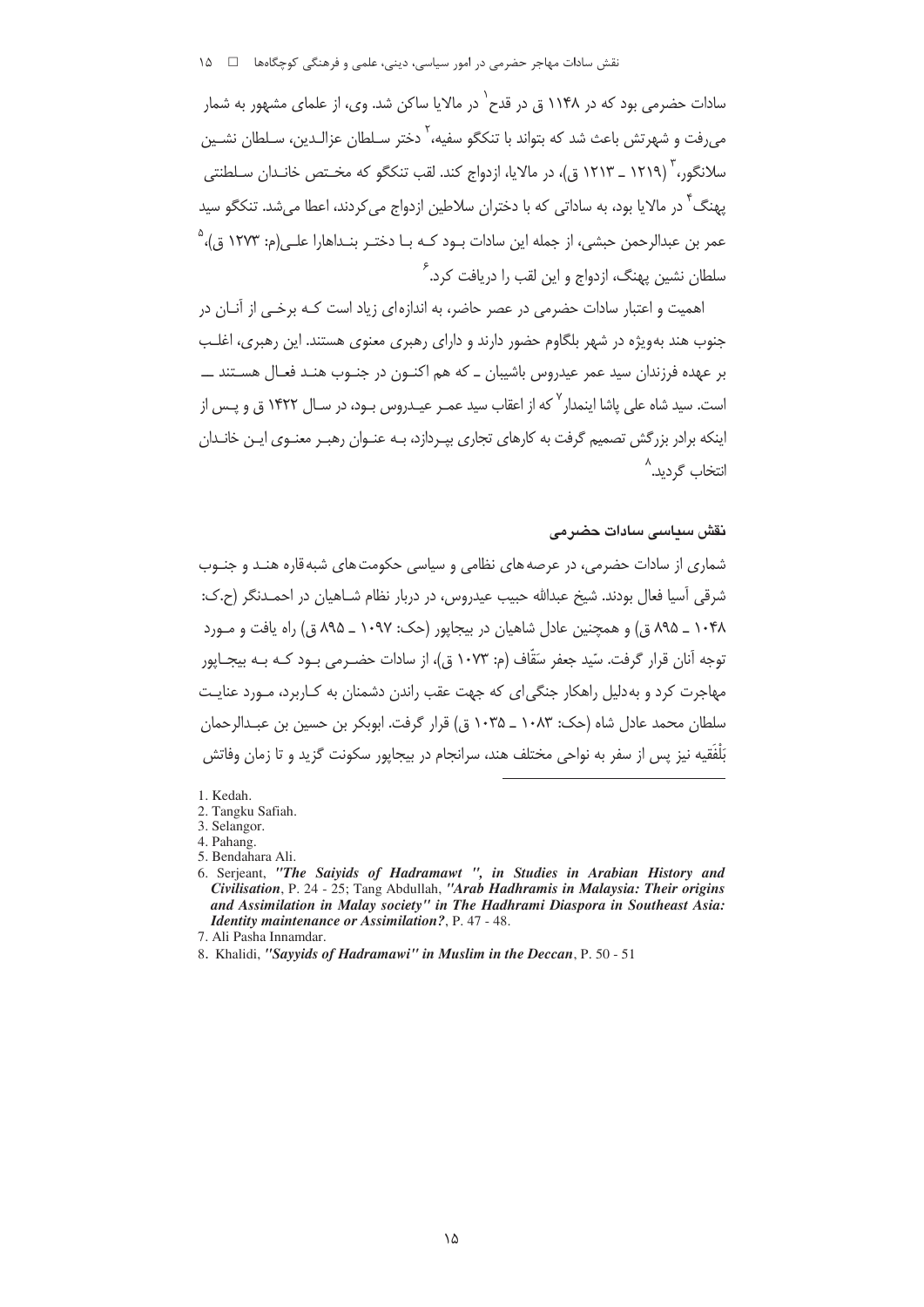۱۶ = فصلنامه علمي ـ پژوهشي تاريخ فرهنگ و تمدن اسلامي، س ٨، زمستان ٩۶، ش ٢٩

(۱۰۷۴ ق) از حمایت محمود عادل شـاه (ح.ک: ۹۶۲ ـــ ۹۶۱ ق) برخـوردار بـود. ٰ سـبد محاهـد عبدالرحمن بن محمد زَهير، منصب «جمعدار» در نيروهـاي نـامنظم نظـام هـاي حيـدرآباد دكـن (ح.ک: ۱۳۶۷ \_ ۱۱۳۷ ق) را بر عهده داشت. همچنین در واحدهای نظامی مدرن یا منظم سده چهاردهم هجری، سید احمد عیدروس، فرمانده ارتش نظام های حیدرآباد در برابر ارتـش هنــد در ندد ۱۳۶۷ ق. بود. <sup>۲</sup>

یکی از مهم ترین و مشهورترین چهره های سادات حضرمی که در عرصه سیاسی هند فعالیت چشمگیری داشت، سید عبدالرحمن بافقیه تنگل بود. وی در ۱۳۲۴ ق در کرالا به دنیا آمد؛ پدرش عبدالقادر بافقيه و مادرش فاطمه مولا بيوي ّ نام داشت. سيد عبدالرحمن بافيقه نزديک به دو دهه یعنی از ۱۳۷۵ تا ۱۳۹۳ ق رئیس مسلم لیگ<sup>۴</sup> در کـرالا، یکـی از مهـم تـرین احـزاب مسـلمانان شبهقاره هند گردید. سید عبدالرحمن بافقیه تنگل علاوه بر فعالیتهـای سیاسـی، در زمینـههـای علمی و تجاری نیز بسیار شهره بود و سرانجام در ۱۳۹۳ ق درگذشت. جایگاه سادات حضرمی در عرصه سیاسی جامعه مسلمانان کرالا به گونهای بود که حتی پـس از مـرگ ایـن عضـو برجسـته حزب، یکی دیگر از سادات حضرمی، ریاست آن را برعهده گرفت.<sup>۵</sup>

به نظر می رسد، نقش سادات حضرمی در عرصه های نظـامی و سیاسـی منـاطقی کـه بـدان مهاجرت کردند بسیار زیادتر و پررنگ تر از اطلاعات فوق بـوده باشـد. هرچنـد، اغلـب تحقیقـات جدیدی که درباره این گروه از سادات به انجام رسیده، تنها به جنبههای دینی و مذهبی یـا ســهم آنان در گسترش علوم اسلامی در مناطق یاد شده پرداخته و از این مهم غافل ماندهاند. بااین حال، همین مقدار اندک نیز نشانگر میزان اهمیت و اعتبـار آنـان در سـطوح کــلان سیاسـی و نظـامی مناطقی است که به آن مهاجرت کردند.

نقش علمی و فرهنگی سادات حضر می علما، صوفیان و فقهای سادات حضرمی آثار بسیاری در حوزههای گوناگون، به زبانهای عربـی و

اردو نوشته اند. از میان این آثار متعدد، میتوان به چند اثر مهم و معروف اشاره کرد. کتاب *تــاریخ* 

١. بشيرالدين، *واقعات مملكت بيجايور، ص ١١٨ \_ ١١٧*:

Khalidi, "Sayyids of Hadramawi" in Muslim in the Deccan, .P. 48 - 51.

<sup>2.</sup> Ibid.  $P. 51 - 52$ 

<sup>3.</sup> Fathima Mulla Beevi.

<sup>4.</sup> Muslim League.

<sup>5.</sup> Khalidi, "Sayyids of Hadramawi" in Muslim in the Deccan, .P. 51 - 52, 54 - 55.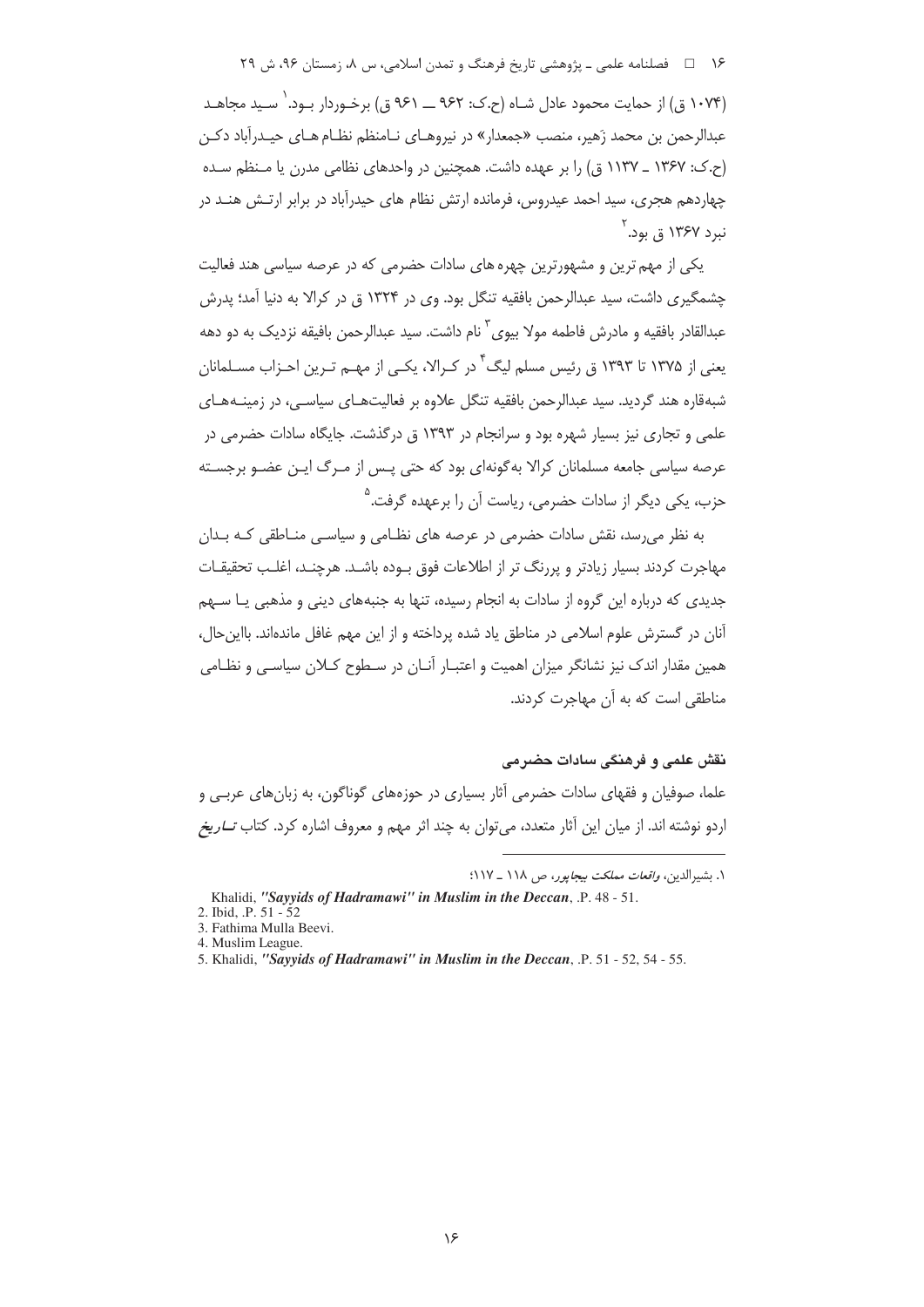### نقش سادات مهاجر حضرمی در امور سیاسی، دینی، علمی و فرهنگی کوچگاهها ⊥ ⊥ ۱۷

*النور السافر عن أخبار القرن العاشر*، نوشته محىالدين عبدالقادر بـن شـيخ عبـدالله عيدروسـي، از 'عضای وابسته به خاندان عیدروس و عضوی از گروه سادات حضرمی، یکی از مهـم تـرین کتـب نراجم به زبان عربی است. اصلونسب نویسنده، بــه یکــی از مشــهورترین خانــدانهـای ســادات ;6 - ; 1-\$ C5B 7] W\* @) {'.6 Q? |0 عیدروسی به گجرات مهاجرت کرد و در شهر احمدآباد ساکن شد و کار تألیف ایـن اثـر را نیـز در همین شهر و در ۱۰۱۲ ق به پایان رساند.<sup>\</sup> این اثر که به زبـان عربـی نگاشـته شـده، بــه شـیوه سال شمار به شرح حال علما، صوفيان و شعراي قرن دهــم هجـري در منــاطق گونــاگون جهــان 'سلام چون ایران، مصر، حجاز، گجرات و دکن میپردازد. از میان همه این مناطق، نویسنده توجه ویژه ای به علما و صوفیان احمدآباد گجرات، حضرموت یمن یا کسانی که به دکن مهاجرت کرده 'ما اصل و نسبشان به حضرموت باز میگردد، دارد. همچنـین او عمـدتاً بــه شـرح حـال شــافعی مذهب ها پرداخته، اما در مواردی نیز شرح حال علمای مشهور حنبلی و حنفی مذهب را نیز آورده است. بنابراین اثر او را میتوان یکی از مهم ترین و معتبرترین تراجم عربـی، دربـاره شــرح حـال سادات حضرمی در گجرات و دکن، بهویژه خاندان عیدروس در قرن دهم هجری دانست.

سادات حضرمی علاوه بر تـدوین کتـب بـه زبـان عربـی، در دورههـای متـأخرتر مثـل دوره نظام های حیدرآباد دکن/ آصفجاهیان (حک: ۱۳۶۷ ــ ۱۱۳۷ ق) که تدوین کتب علمـی بـه زبـان اردو رواج یافته بود، آثار خویش را به زبان اردو نیز نگاشتهاند. کتاب *فرهنگ آصفیه*، نگاشــته ســید احمد دهلوی (۱۳۳۸ ــ ۱۲۶۲ ق)، ازجمله این آثار ارزشمند است.<sup>۲</sup>

دهلوی در مقدمه کتاب *فرهنگ آصفیه* اشاره داشته که، نسب او به سادات حسـنی و حسـینی بخارا میرسد و سرسلسله خاندان او عبدالقادر گیلانی (۵۶۲ ـ ۴۷۰ ق)، بنیان گذار طریقت قادریـه و از علما، صوفیان و محدثان مشهور قرن چهارم و پنجم هجری بوده است امـا ایشــان بــه طــور مستند تنها هشت تن از اجداد خویش را برمیشمرد و اشاره مـیکنـد شـجره نامـه خانـدان او در سانحه آتش سوزی ۱۳۳۱ ق از بین رفته و بخشهایی از آن برجای مانده است. این هشــت تــن که اغلب از بزرگان و عالمان دینی و صوفی بودند در دوره بابریان به هند مهاجرت کردند و برخی از آنان در دربار آنان مناصب گوناگونی را برعهده داشتند، اما نخستین شخص از خانـدان وی کـه

**۱.** العيدروسي، *تاريخ النور السافر عن أخبار القرن العاشر، دار الكتب العلميه، ص ۴۲۸؛ حسيني موسوى مكّى، نز<i>هة الجَليس* و ت*َننيةألاديبألانيس،* ج ۱، ص ۵۶۱ ــ ۵۵۹.

<sup>2.</sup> Khalidi, *"Sayyids of Hadramawi" in Muslim in the Deccan*, P. 45.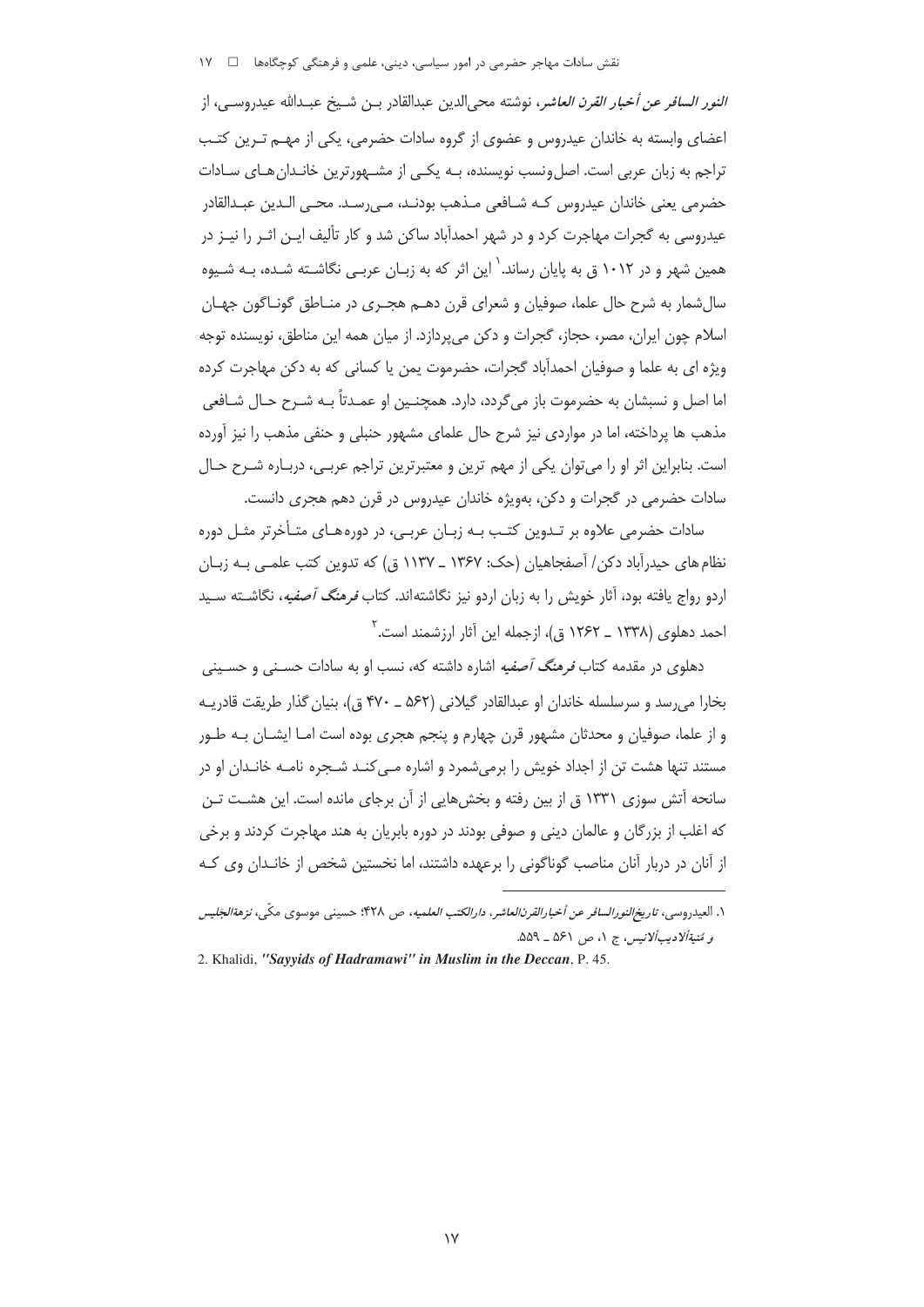۱۸ = = فصلنامه علمی ـ یژوهشی تاریخ فرهنگ و تمدن اسلامی، س ۸، زمستان ۹۶، ش ۲۹

به دهلی آمد، سید عبدالرحمن، پدر سید احمد دهلوی بود که در آنجــا بــا دختــر یکــی از ســادات حضرمی که در «سرای عرب» ساکن بود، ازدواج کرده بنابراین سید احمد دهلوی ازطرف مـادری به سادات حضرمی نسب می برد و همچنین دایـی او سـید عبـدالله بافقیـه، یکـی از مشــهورترین سادات حضرمے ر در دھلے ، ہود. <sup>(</sup>

سيد احمد دهلوي در زمان حكومت ميرعثمان عليخان آصفحاه هفتم (ح.ک: ١٣۶٧ ـ ١٣٢٩ ق) ـ آخرین نظام حیدرآباد ــ به دربار نظامها / آصفحاهیان راه یافت. سید احمد به دستور میرعثمــان کتاب فرهنگ آصفیه را که نخستین فرهنگ لغت اردو \_اردو است، در حـدود ۱۳۰۶ ق نگاشـت. به نظر می رسد، با وجود اینکه سادات حضرمی عمده آثار خویش را به زبان عربی نگاشته انـد امـا به دلیل رواج زبان اردو در اواخر دوره نظامهای حیدرآباد دکن و حمایت آنان از این زبان ــ کــه در نتیجه أن موجب گسترش متون علمی به زبان اردو اعم از تـاریخی، جغرافیـایی، ادبـی، دینـی و مذهبي شد ـ در تأليف اين اثر به اين زبان بي¤أثير نبوده است. به هر روي، اهميت اين فرهنـگ لغت در این است که دهلوی علاوه بر معنی و شـرح لغـات و آوردن مثـال۱هـای گونـاگون بـرای واژهها، به إعراب گذاري روي الفاظ و صحت املا و تأنيث و تذكير لغـات توجـه داشـته و از همـه مهمتر به محاورات عامیانه زبان اردو نیز پرداخته است. بنـابراین، ایـن اثـر جـامع و مفیـد کـه از شهرت زیادی میان اردو زبانان و پژوهشگران برخوردار است، یکی از مهم ترین فرهنگ لغتهای اردو ـ اردو به شمار می آید که مبنای آثار مشابهی پس از خود قرار گرفت.

سادات حضرمی در دیگر زمینه های علمی نیز فعال بـوده و دسـت بـه تـألیف و ترجمـه آثـار ارزشمندی زدهاند. درزمینهٔ یزشکی، سید عمر عیدروس باشیبان کتاب *نوادر الطبّیه* را که رسـالهای در این جوزه است، به زبان عربی نگاشت. در زمینهٔ تصوّف، جعفر السقّاف، یکی از اعضای سـادات حضرمی و از شخصیتهای پرنفوذ در دربار نظام شاهیان احمدنگر، کتاب *سفینه الأولیــاء*، نوشــته داراشکوه ــ از شاهزادگان گورکانی هند و فرزند شاه جهان که از دانشوران و ادیبان و شاعران پارسی بود ـ را که از مهمترین و مشهورترین آثار به زبان فارسی ــ کـه دربـاره سلسـله نقشـبندیه، سلسـله عارفان جني*دي* و قادري، مشايخ چشتيه، کبرويه و سهرورديه است ــ به زبان عربي ترجمه کرد.<sup>۲</sup> سادات حضرمی در جنوب شرق آسیا نیز در زمینه های علمـی و فرهنگـی همچنـان فعالیـت

١. دهلوي، قرمنگ آصفيه، ج ١، ص ١۵ \_ ١٢.

۲. برای آگاهی بیشتر درباره آثاری که سادات حضرمی در زمینههای مختلف علمی و فرهنگی نگاشتهاند: See: Khalidi, "Sayyids of Hadramawi" in Muslim in the Deccan, P. 46-47.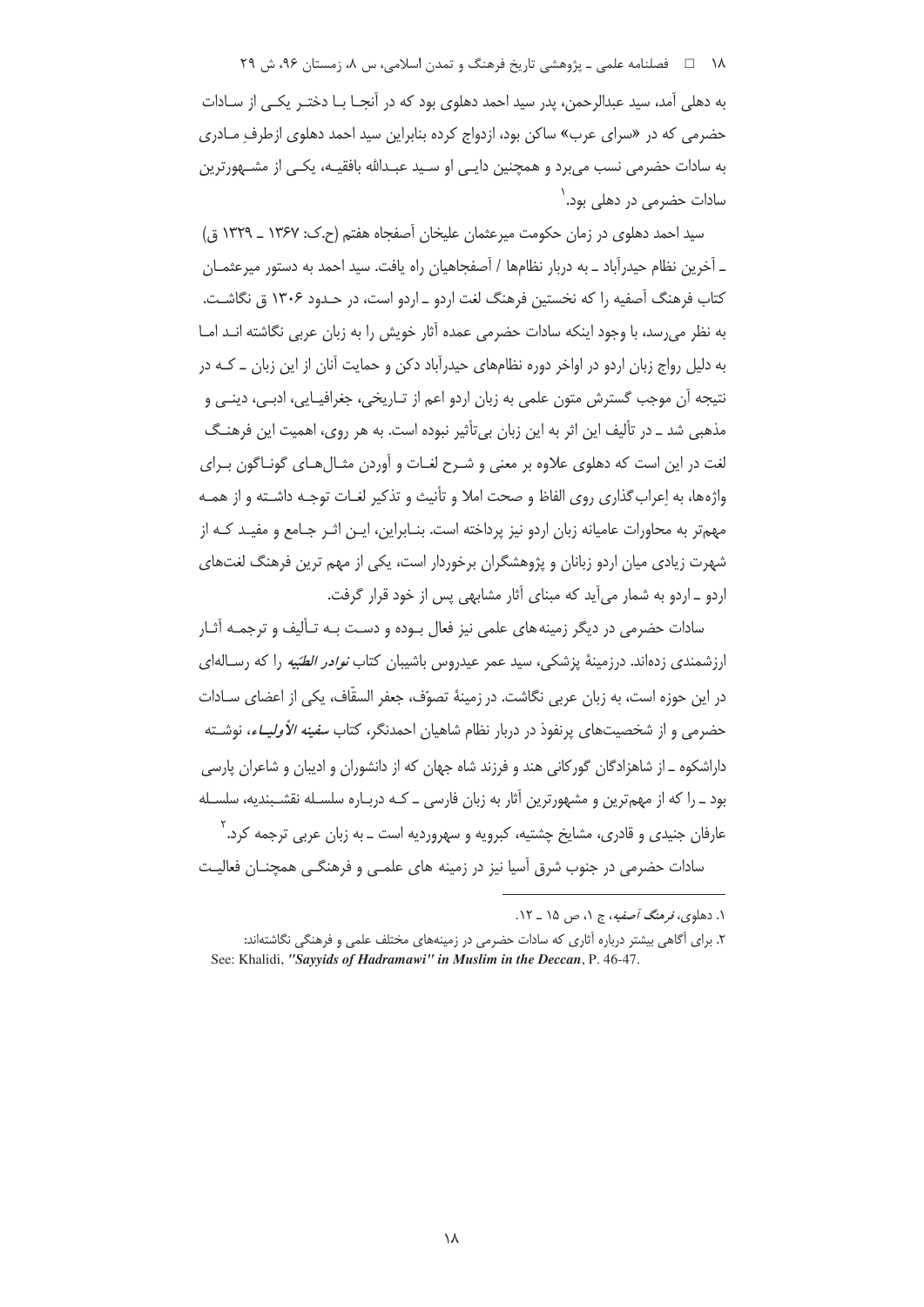مے کردند. آنان در اوایل قرن چھاردھم / بیستم، مؤسسه آموزشے «جمعیت الخَبے» را در باتاویــا` تأسیس کردند که کار اصلی آن آموزش قرآن و تعالیم دینی بـه زبـان عربـی بـه کودکـان بـود. استعمارگران اروپایی این منطقه، دو دسته مدرسه یکی برای اروپایی ها و دیگری برای چینبی هـا، فراهم كرده بودند. بنابراين سادات حضرمي با مشاهده اين اوضاع و اينكه عملاً كودكان آنان قادر به ادامه تحصیل نبودند، در اندیشه تأسیس مدرسه ای ویژه فرزندان خود افتادند تا اینکـه مدرسـه جمعیت الخیر با حمایت برخی تاجران این خاندان بنا گردید که یکی از نخستین بنیان گذاران آن، عبدالله بن علوي العطّاس بود.<sup>۲</sup>

### نتىجە

سادات حضرمی به عنوان یکی از پرنفوذترین گروههای سادات، نخست هسـته اصـلی خـود را در شهر تریم حضرموت شکل دادند. تعداد زیادی از سادات حضرمی بهدلایل گوناگونی چون شرایط زیست محیطی نامناسب در منطقه حضرموت و نیز آشوبهای سیاسی پیایی در آنجا، بـه وسـیله مسیرهای دریایی در اقیانوس هند به مناطق مختلف شبه قاره هند و جنوب شرق آسـیا مهـاجرت كردند. با وجود مهاجرت تدريجي برخي از اعضاي اين خاندان، از نفوذ و اعتبار آنان كاسته نشد و توانستند چندین قرن این اعتبار را حفظ کنند. آنان علی رغم مهاجرت به سرزمین هـای مختلـف و وجود مذاهب گوناگون در کوچگاه ها همچنان بر حفظ هویت دینی و مذهبی خویش تأکید داشتند و همواره می کوشیدند اسلام را میان مردمان شبه قاره هند و چنوب شرق آسیا منتشر کننـد و پـه خصوص بر معرفی و نشر مذهب شافعی میان مردمان مسلمان هند تلاش جدی داشتند. به نظـر می رسد، در اقلیت بودن آنان به عنوان مسلمانان شافعی مذهب در جامعه مسلمان هند کـه بیشـتر آنها بر مذهب حنفی بودند، بر تلاش های سـادات حضـرمی در جهـت نشـر و گسـترش مـذهب خویش تأثیر زیادی داشته است. آنان علاوه بر فعالیتهای دینی، اغلب بر طریقتهای مختلـف تصوف نيز گرايش داشته و برخي از آنان چون عبدالله بن ابوبكر سكران بن عبدالرحمان سـقاف، ملقب به شاذلي، بنيان گذار طريقت تازهاي به نــام عيدروسـيه بودنــد. ســادات حضــرمي عمــدتاً از نیروهای مورد اعتماد و کارآمد در دربار سلاطین به شمار میآمدند، به شکلی که سلاطین، برخی از مهمترین مناصب نظامی و سیاسی را بر عهده آنان گذاشتهاند یا حتـی برخـی از آنــان ریاسـت

1. Batavia.

<sup>2.</sup> Freitag, Indian Ocean Migrants and state formation in Hadhramaut, Reforming the homelands, P. 233-234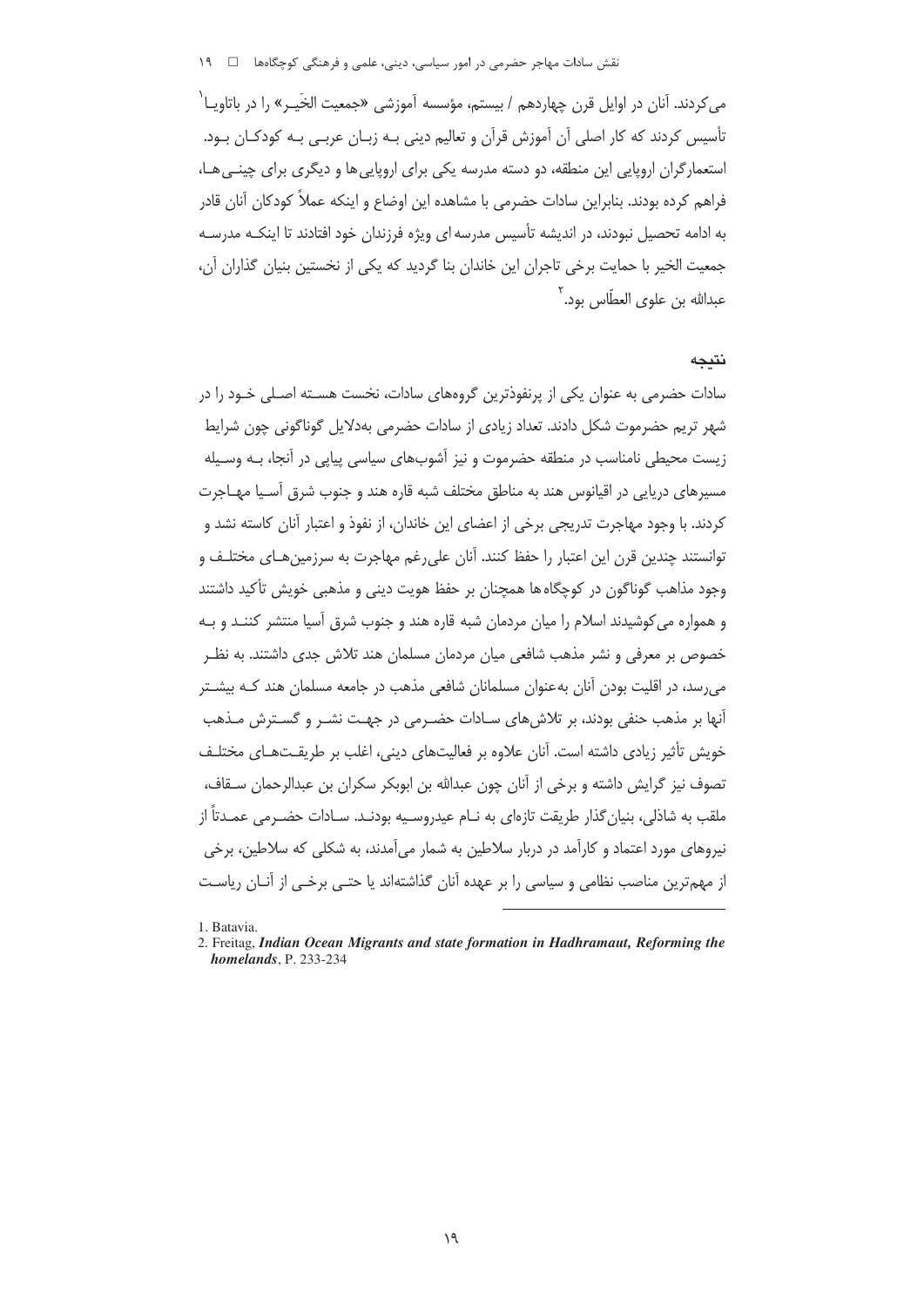۲۰٪ ه اسلامی، مع اسی دو از بیت اسلامی و تمدن اسلامی و مستان ۹۶، ش ۲۹

یکی از مهم ترین احزاب هند یعنی «مسلم لیگ» در کرالا را عهدهدار بودند. این خانـدان، عـلاوه بر تلاشهایی که در عرصه های دینی، مذهبی، سیاسی و نظـامی ایفـا کردنـد، در حـوزه علـم و فرهنگ نیز آثار بیشماری به زبانهای عربی و اردو نگاشته یا ترجمه کرده اند که برخی از آنـان چون كتاب *تاريخ النور السافر عن أخبار القرن العاشر* و *فرهنگ آصفيه*، جزو مهم ترين آثار در حوزه تراجم نویسی و فرهنگ نویسی به شمار میآیندکـه در هنـد نوشـته شـده انـد. بنـابراین، سـادات حضرمی از طریق تألیف آثار عربی، پیوسته بر حفظ هویت فرهنگے خـود در کوچگــاه هــایی کـه زبانش متفاوت بوده، اصرار ورزيدهاند. اهميت و اعتبار سادات حضـرمي حتـى امـروزه نيـز پابرجـا است. آنان در برخی نقاط هند به ویژه شهر بلگاوم \_ در جنوب هند \_ تشکلهای دینی دارنـد کـه رهبر معنوی ــ که از میان خود آنان انتخاب می گردد ــ آن را اداره می کند.

## منابع و مآخذ

- ١. ابن عماد، عبدالحي بن احمـد، *شذراتاللذّهب في اخبار من ذهـب*، بيـروت، دارالمسـيره، ١٣٩٩ ق/ ۱۹۷۹ م.
	- ۲. ابن عِنَبَه، على بن حسين، *عمدةالطالب في انساب آل اب<sub>ح</sub>طالب*، قم، مؤسسه انصاريان، ۱۳۸۳.
- ٣. العيدروسي، محي|لدين عبدالقادر بن شيخ بن عبـدالله، ت*اريخ/لنورالسافر عن أخبارالقرن/لعاشر*، بيروت، دارالكتب العلمية، ١٤٠٥ ق / ١٩٨٥ م.
	- ٤. امين، محسن، *أعيانالشيعة*، بيروت، دارالتعارف للمطبوعات، ١٤٠٦ ق.
		- ٥. بشيرالدين، احمد، *واقعات مملكت بيجايور*، بي نا، آگره، ١٩١٥ م.
- ٦. حسيني موسوى مكّى، سيد عباس، *نزهةالجَليس و مُنيةألاديبألانـيس*، قـم، مطبعـة الحيدريـه،  $.1$ ۳۷٥ (ق) ( $.1$ ۳۷٥)
- ۷. درگاه قلبيخان ذوالقدر، *مرقع دهلي*، تاج پريس، (حيدرآباد دکن)، چاپ مظفرحسين، بي¤. ۸. دهلوی، سید احمد، فر*هنگ آصفیه*، لاهور، سنگ میل، ۱۹۸۲ م.
- ۹. شلّی، محمدبن ابوبکر، *المشرع الروی فی مناقب السادة الکرام آل ابی علوی*، جدّه، بی نا، ۱٤۰۲ ق / ١٩٨٢م.
- ۱۰. عبدالجبار، مولوي ابوتراب محمـد، *محبوب ذي المنن تذكرة اوليـــاي دكـــن*، مطبـع رحمــاني، حیدرآباد دکن، چاپ سنگی، ۱۳۳۲ / ۱۳۱۳ ق.